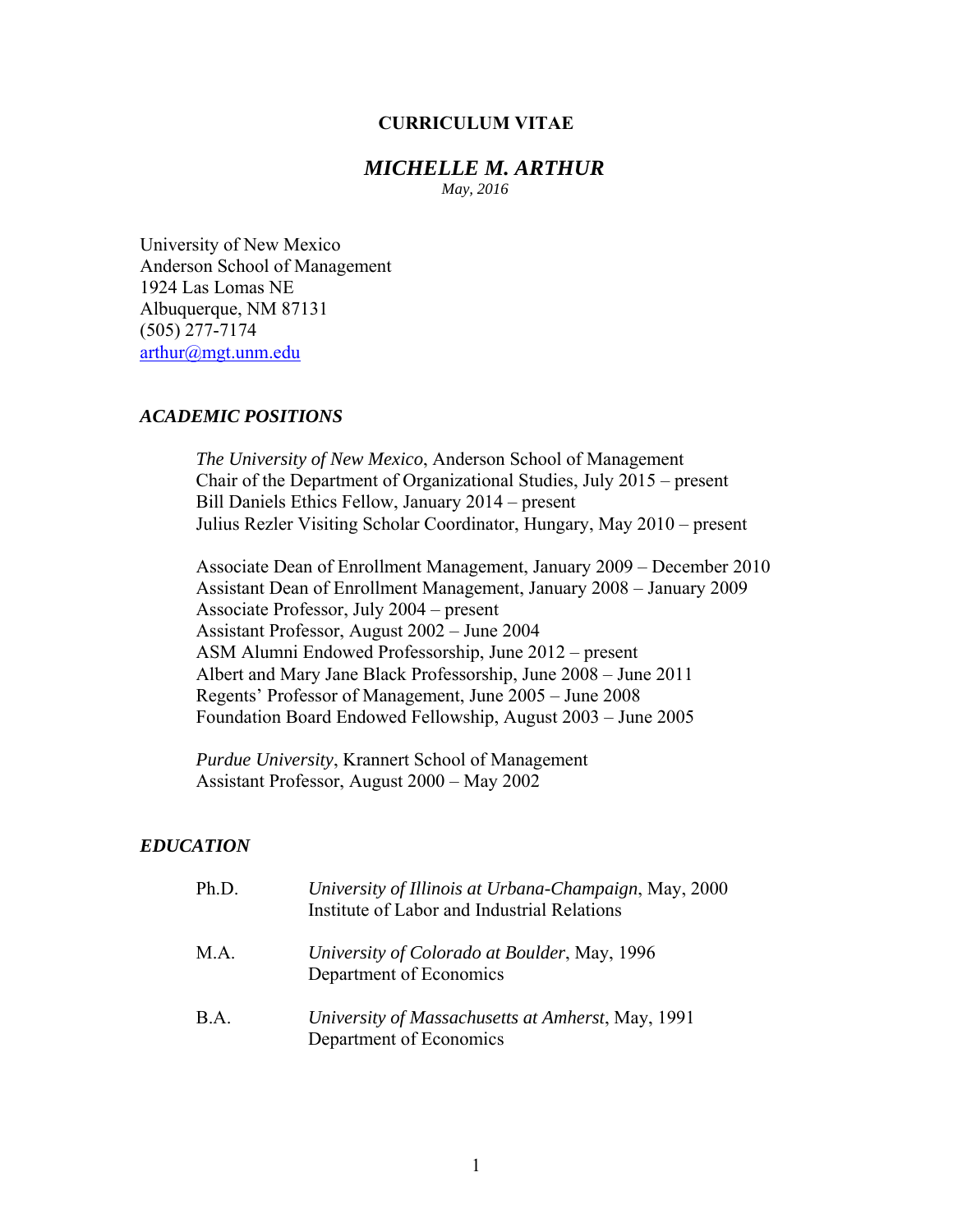#### *REFEREED ACADEMIC PUBLICATIONS*

- Patterson, K.D.W., Arthur, M.M. & Washington, M. (*forthcoming*) Success and failure in impermeable environments: Entrepreneurial initiatives in golf. *Research in the Sociology of Organizations.*
- Boni, L., Majadillas, M. A. & Arthur, M.M. (2015) Dignity, (almost) always dignity: The tone of CEO departure press releases. *Journal of Finance Issues*, 14 (2), 1-11.
- Del Campo, R.G., Cook, A. & Arthur, M.M. (2013). Cultural differences in work-family policies and perceptions of organizational support. *Employee Responsibilities and Rights Journal,* 25 (1), 23-39.
- Thomas, D.E., Arthur, M.M., & Hood, J.N*.* (2012)*.* Internationalization, TMT gender diversity and firm performance in Mexican Firms. *International Journal of Strategic Management,* 12 (2), 13-26.
- Arthur, M.M., Del Campo, R.G. & Van Buren III, H.J. (2011). The impact of genderdifferentiated golf course structures on women's networking abilities. *Gender in Management: An International Journal,* 26 (1), 37-56.
- Arthur, M.M. & Cook, A. (2009). Shareholder returns for a Catalyst award. *Group and Organization Management*, 34, 432-448.
- Arthur, M.M., Van Buren III, H. J. & Del Campo, R.G. (2009). The Impact of American politics on perceptions of women's golfing abilities. *American Journal of Economics and Sociology*, 68 (2), 517-539.
- Morgan, L.A. & Arthur, M.M. (2005). Methodological considerations in estimating the gender pay gap for employed professionals. *Sociological Methods and Research*, 33, 383-403.
- Arthur, M.M. & Cook, A. (2004). Taking stock of work-family initiatives: How announcements of 'Family-Friendly' human resource decisions affect shareholder value. *Industrial and Labor Relations Review*, 57, 599-613.
- Arthur, M.M. & Cook, A. (2003). The relationship between work-family human resource practices and firm profitability: A multi-theoretical perspective. *Research in Personnel and Human Resources Management Review*, 22, 219-252.
- Arthur, M.M. (2003). Share price reactions to work-family human resource decisions: An institutional perspective. *Academy of Management Journal*, 46, 497-505.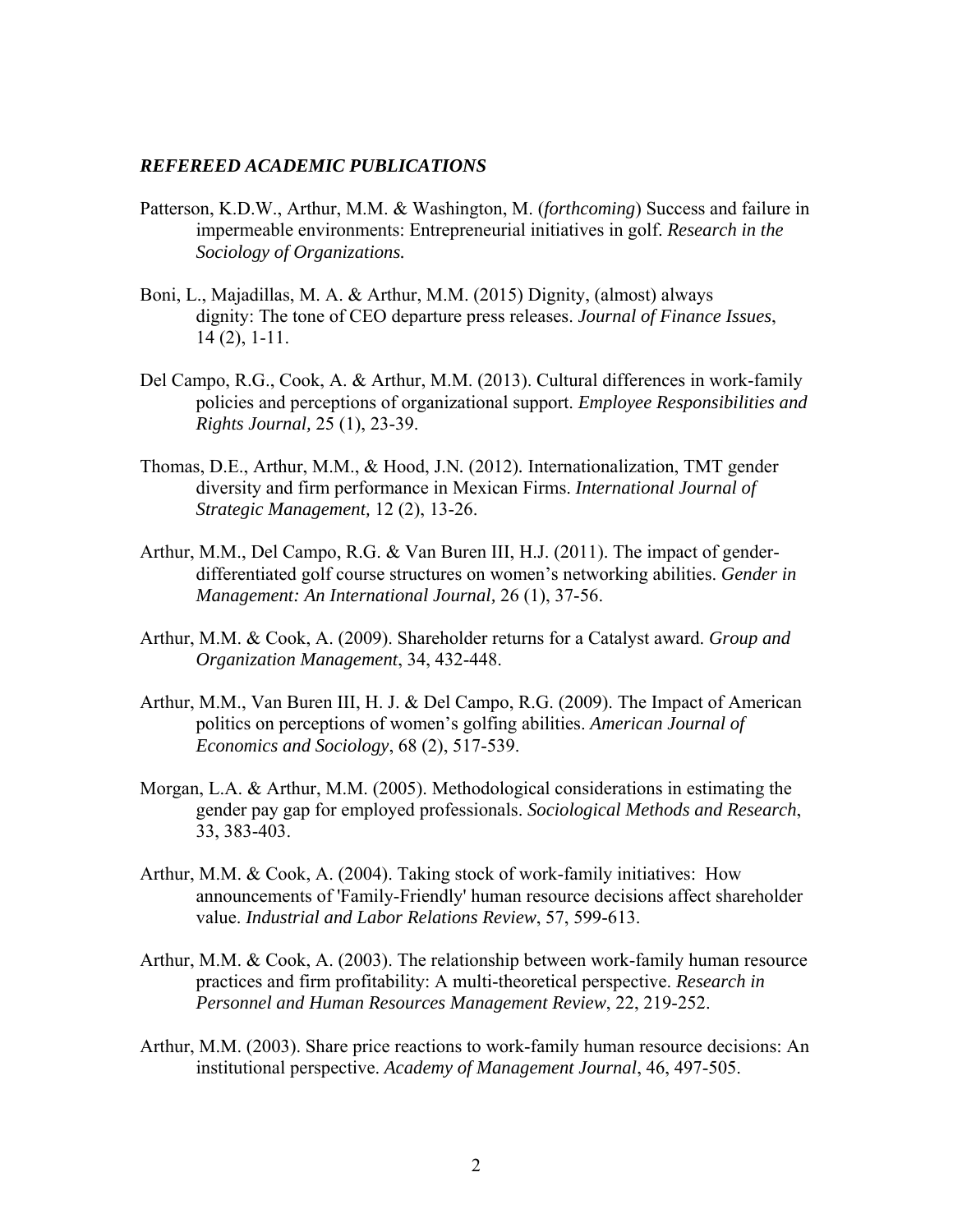- Frink, D.D., Robinson, R.K., Reithel, B., Arthur, M.M., Ammeter, A.P., Ferris, G.R., Kaplan, D.M., & Morrisette, H.S. (2003). Gender demography and organization performance: A two-study investigation with convergence. *Group and Organization Management*, 28, 127-147.
- Allegretto, S.A. & Arthur, M.M. (2001). An empirical analysis of heterosexual/homosexual male earnings differentials: Unmarried and unequal? *Industrial and Labor Relations Review*, 54, 631-646.
- Ferris, G.R., Arthur, M.M., Berkson, H.M., Kaplan, D.M., Harrel-Cook, G., & Frink, D.D. (1999). Toward a social context theory of the human resource management– organization effectiveness relationship. *Human Resource Management Review*, 8, 524-563.
- Graves, P.E., Arthur, M.M., & Sexton, R.L. (1999). Amenities and the labor earnings function. *Journal of Labor Research*, 20 (3), 367-376.
- Graves, P.E., Sexton R.L., & Arthur, M.M. (1999). Amenities and fringe benefits: Omitted variable bias. *American Journal of Economics and Sociology*, 58 (3), 399-404*.*

#### *RESEARCH IN PROGRESS*

- Arthur, M.M. & Solis, L. Share price reactions to announcements of females entering the c-suite: The roles of industry and business sector. *Human Resource Management Journal.*
- Arthur, M.M. Boni, L. & Majadillas, M.A. Honor or shame: The asymmetric effects of employee evaluations on firm performance. Target Journal is *Academy of Management Journal*.
- Arthur, M.M. Boni, L. & Majadillas, M.A. Short selling around CEO turnover announcements. *Human Resource Management*

# *RESEARCH PRESENTATIONS*

Arthur, M.M., Boni, L. & Majadillas, M.A. (2015, March) Honor or shame: The asymmetric effects of employee evaluations on firm performance. *National Business and Economics Society,* Panama City, Panama. *\*Received the Best Paper Award at the conference.*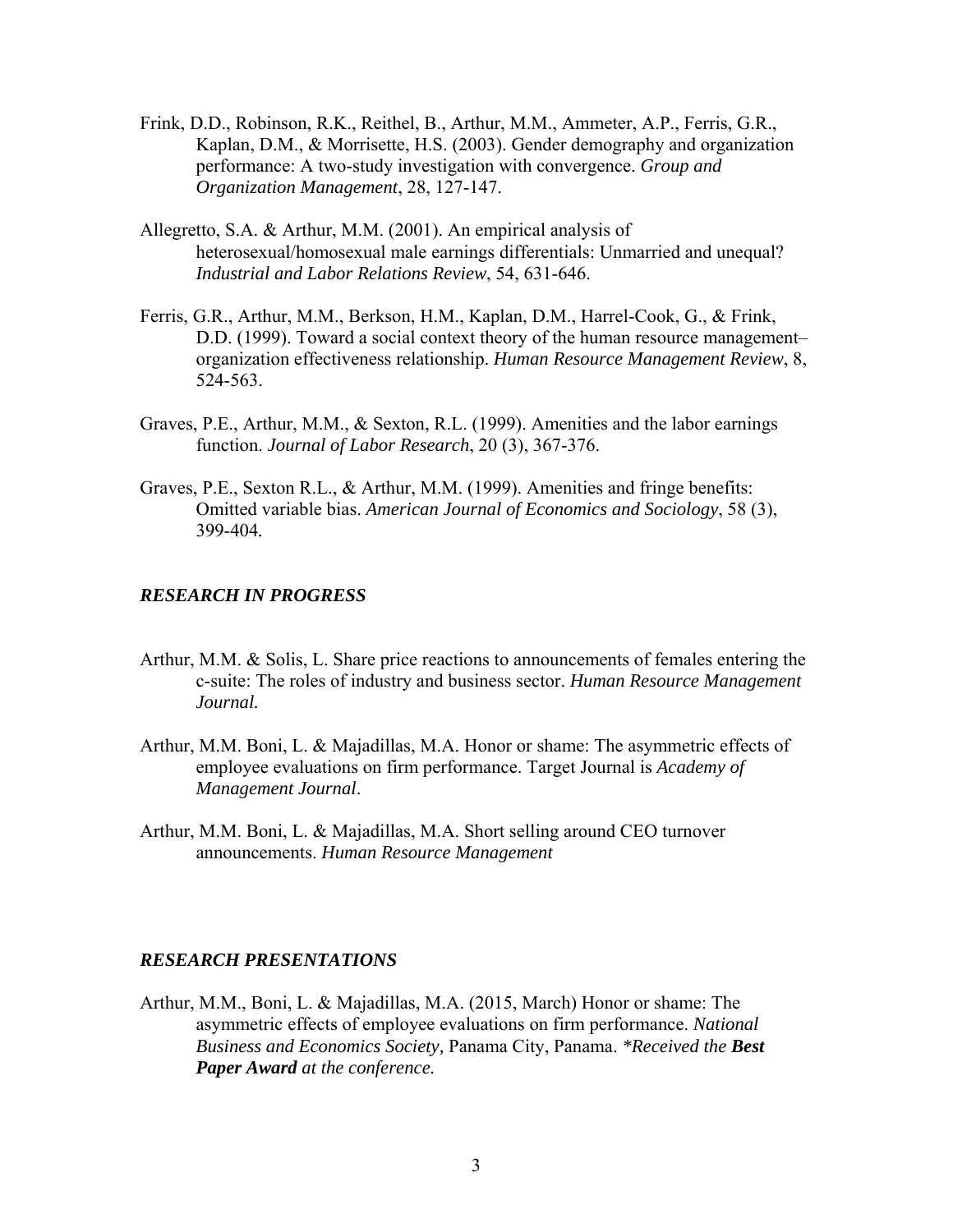- Arthur, M.M., Boni, L. & Majadillas, M.A. (2013, March). Short selling around superstar CEO turnover announcements. *National Business and Economics Society,* Hererara, Costa Rica.
- Arthur, M.M., Boni, L. & Majadillas, M.A. (2012, October). Short selling around CEO turnover announcements. *Financial Management Association Meeting,* Atlanta, Georgia.
- Arthur, M.M. & Solis, L. (2012, August). Share price reactions to announcements of females entering the c-suite: The roles of industry and business sector. *Academy of Management Conference,* Boston, Massachusetts.
- Thomas, D.E., Arthur, M.M., & Hood, J.N (2012, June). Internationalization, TMT gender diversity and firm performance in Mexican Firms. *International Academy of Business and Economics Meeting*, Venice, Italy.
- Arthur, M.M., Del Campo, R. Van Buren, H. (2008, August). The impact of genderdifferentiated golf course structures on women's networking abilities. *The Academy of Management Conference*, Anaheim, California.
- Arthur, M.M. & Cook, A. (2005, March). The importance of constituent interpretation to human resource signals. *The Western Academy of Management Conference*, Las Vegas, Nevada.
- Thomas, D.E., Arthur, M.M., & Hood, J. (2004, October). Internationalization, TMT gender diversity and firm performance in Mexican firms. *The Academy of Management Conference*, New Orleans, Louisiana.
- Arthur, M.M. & Cook, A. (2004, March). Shareholder rewards for a Catalyst award. Conference presentation at the *National Business and Economics Society*, Kona, Hawaii.
- Thomas, D.E., Arthur, M.M., & Hood, J. (2003, October). *Determinants and outcomes of gender diversity in Mexican firms.* Seminar presentation in the Anderson Schools of Management at the University of New Mexico.
- Arthur, M.M., Gerde, V., & Silva, P. (2003, June). *Corporate diversity programs and performance.* Annual conference presentation at the International Association for Business and Society, Rotterdam, Holland.
- Arthur, M.M. (2001, March). *The path to effective management of diversity in organizations*. Seminar presentation in the Krannert School of Management at Purdue University.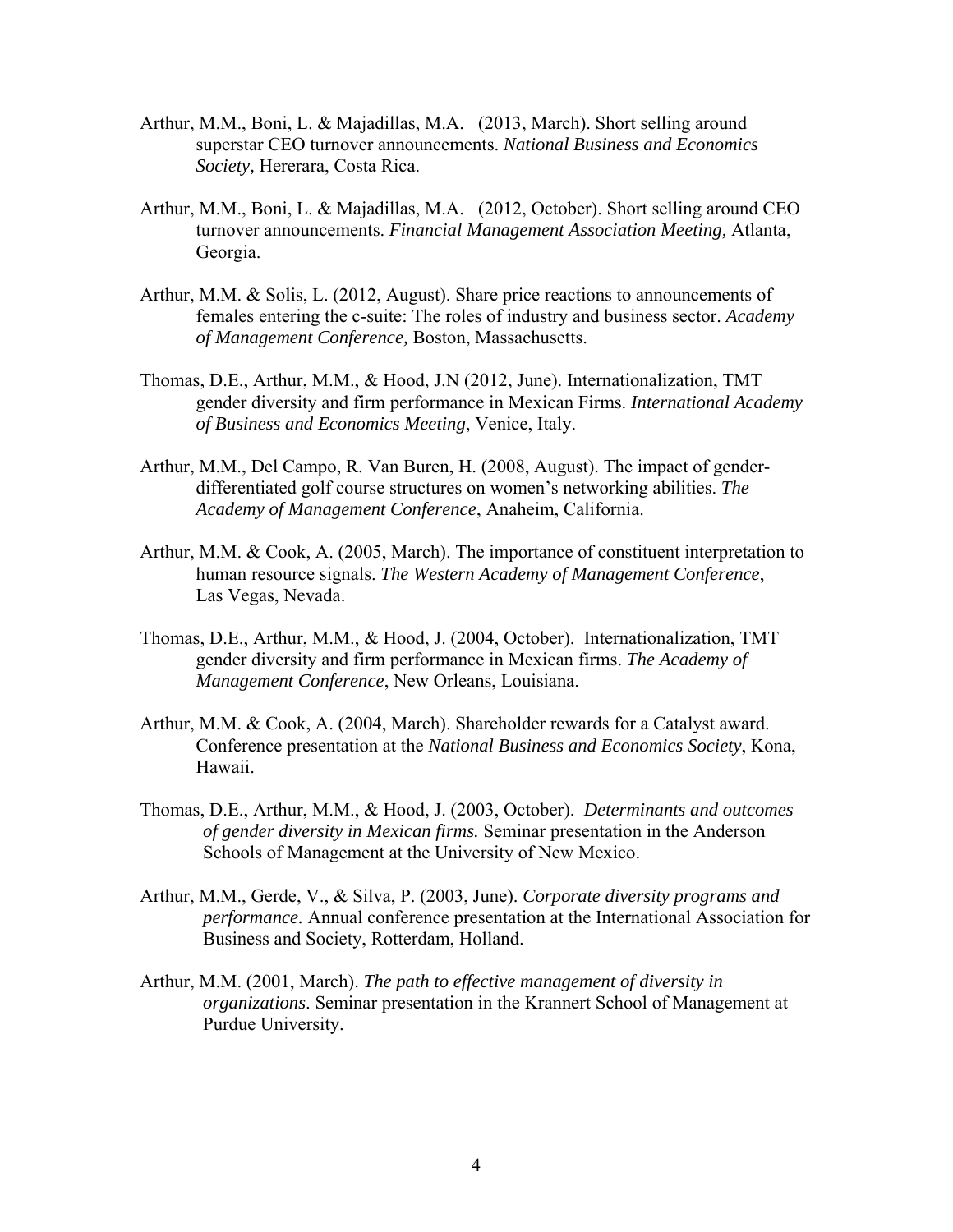- Allegretto, S.A. & Arthur, M.M. (2000, March). *An analysis of heterosexual/homosexual wage differentials: Unmarried and unequal?* Annual conference presentation at the Population Association of America in Los Angeles.
- Allegretto, S.A. & Arthur, M.M. (2000, February). *An analysis of heterosexual/homosexual wage differentials: Unmarried and unequal?* Seminar presentation at the Institute for Behavioral Studies at the University of Colorado in Boulder.
- Arthur, M.M. (1999, July). *The effects of work-family human resource decisions on shareholder return.* Seminar presentation at the Institute of Labor and Industrial Relations at the University of Illinois in Urbana-Champaign.
- Morgan, L.A. & Arthur, M.M. (1997, July). *Explaining the gender pay gap for young physicians*. Seminar presentation at the Institute of Survey Research at the University of Michigan in Ann Arbor.
- Graves, P.E., Arthur, M.M., & Sexton, R.L. (1996, May). *Amenities and the traditional earnings equation.* Seminar presentation at the University of Colorado at Boulder.
- Allegretto, S.A. & Arthur, M.M. (1996, April). *An analysis of heterosexual/homosexual wage differentials: Unmarried and unequal?* Seminar presentation at the University of Colorado at Boulder.

## *RESEARCH INTERESTS*

Human resource strategy; Diversity in organizations; Work-family human resource initiatives; Organizational reputation.

## *TEACHING INTERESTS*

Human resource management; Industrial relations; International negotiations; Negotiations; Organizational behavior; Quantitative methods.

#### *TEACHING EXPERIENCE*

*University of New Mexico* 

April, 2012 – May, 2012 Management 751- International Residency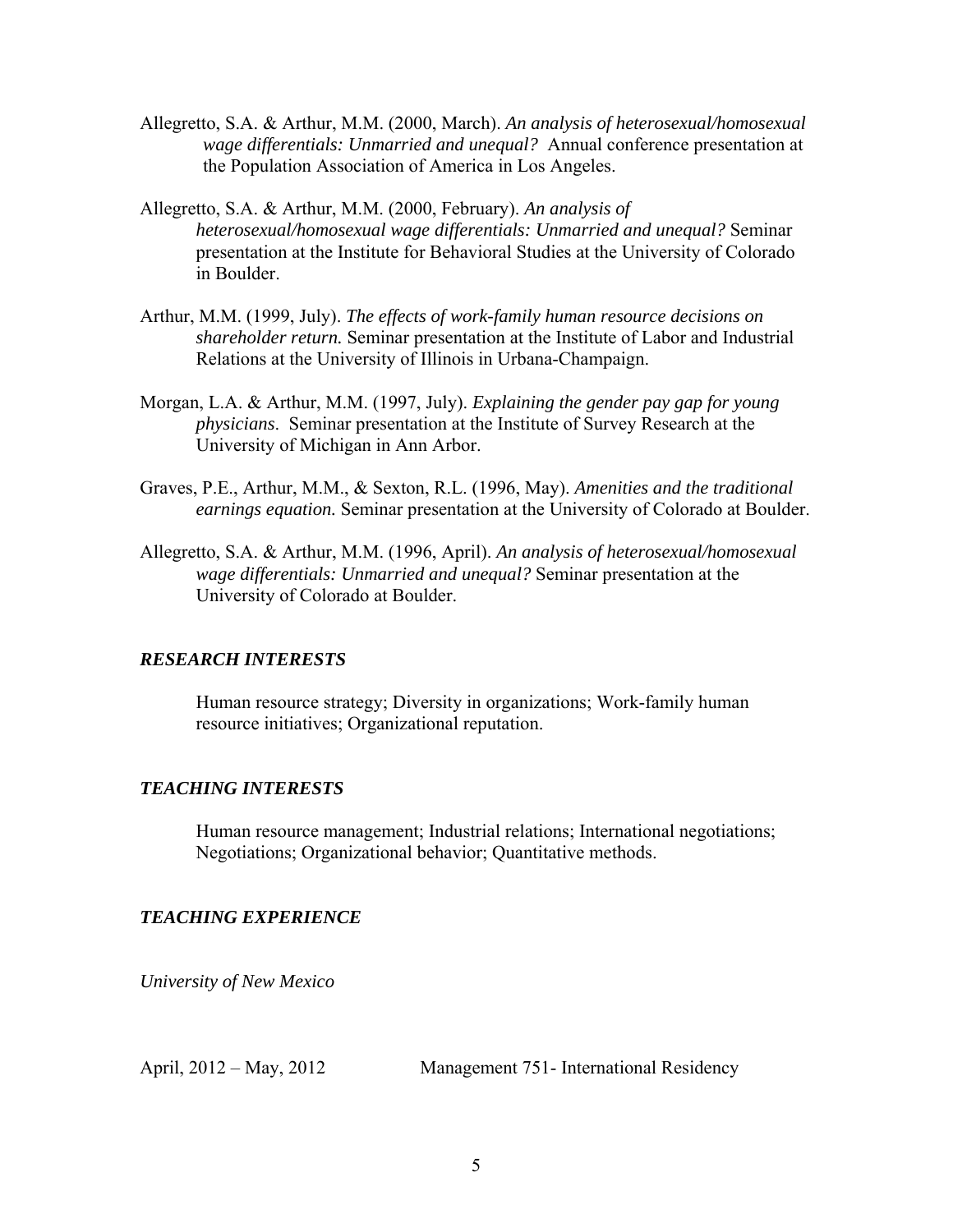- Taught Executive MBA students
- Lectured on the political and economic history of the Czech Republic and Hungary
- Traveled to Hungary and the Czech Republic

September, 2002 – *Assistant/Associate Professor* 

Management 464-Human Resources Theory

- Undergraduate course
- New preparation

## Management 492-Negotiation Strategies

- Undergraduate course
- New preparation

## Management 569-Negotiation Strategies

- Graduate level course
- New preparation

Management 465-Labor Relations

Undergraduate level course

*Purdue University* 

Present

May, 2002

## August, 2000 – *Assistant Professor*

#### Labor Relations

- Undergraduate course
- New preparation

#### **Industrial Relations I**

- Received distinguished teaching recognition
- Graduate level course
- New preparation

#### Industrial Relations II

- Received distinguished teaching recognition
- Graduate level course
- New preparation

## Human Resource Management

- Graduate level course
- New preparation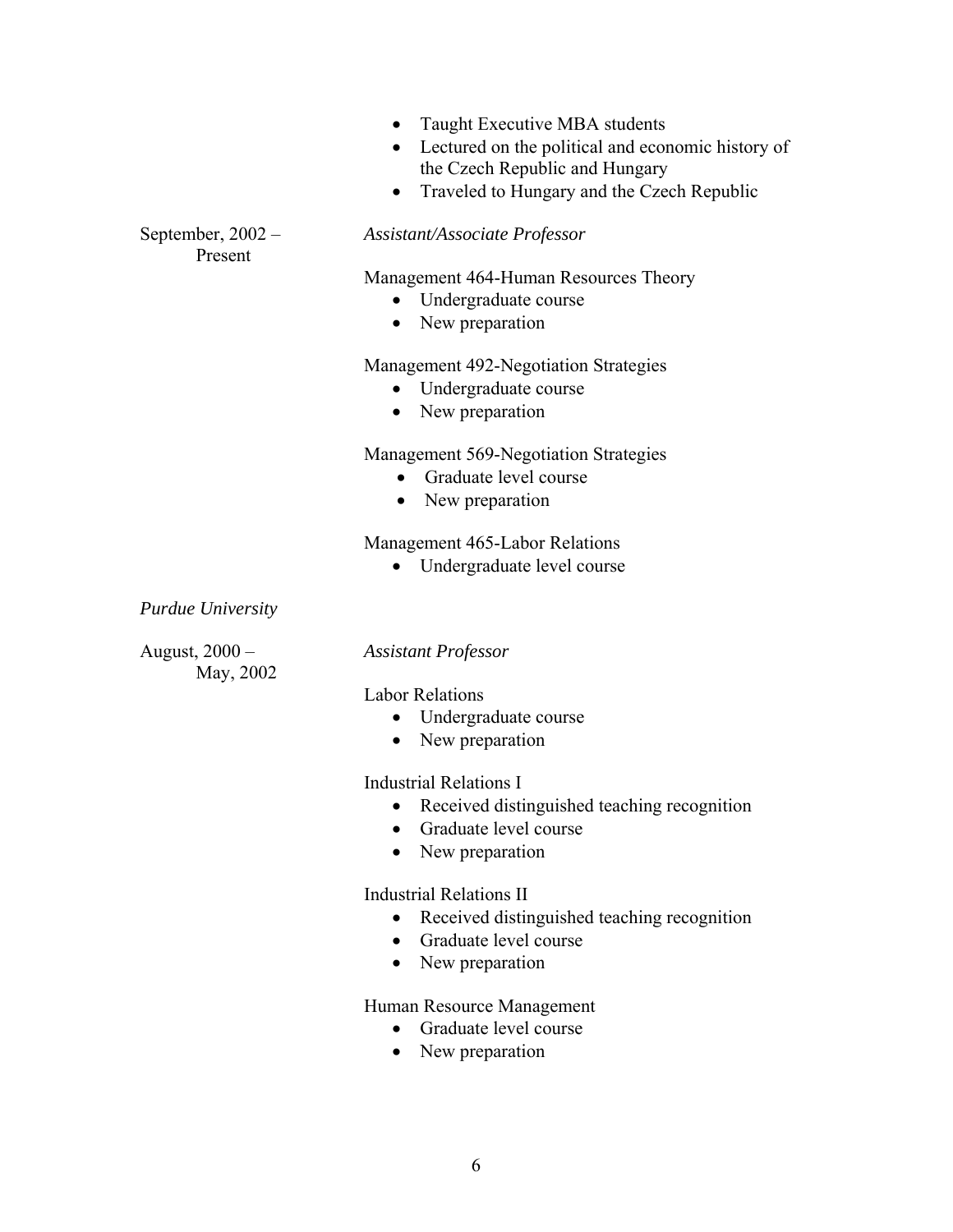*University of Illinois* 

| September, $1998 -$ | <b>Graduate Teaching Assistant</b>                     |
|---------------------|--------------------------------------------------------|
| December, 1998      |                                                        |
|                     | Quantitative Methods of Labor and Industrial Relations |

• Rated by the students as among the top 10% of all instructors at the University of Illinois.

## *HONORS*

 Recognized by New Mexico Business Weekly for the "40 under Forty" list of promising people in business, October, 2006.

 Anderson Schools of Management recipient of the Library Recognition Award, February, 2006.

 Official nominee for the Rosabeth Moss-Kanter award for excellence in work and family research, 2005.

University of Illinois candidate to the Human Resource Management Doctoral Consortium, Academy of Management, Chicago, August 1999.

University of Illinois candidate to the Gender and Diversity Doctoral Consortium, Academy of Management, San Diego, August 1998.

## *GRANTS*

Junior Faculty Work-Family Research Grant, March 2001. Board Research Grant, University of Colorado, May 1995.

#### *AD HOC JOURNAL REVIEWER*

Academy of Management Journal Academy of Management Review Business & Society Canadian Journal of Administrative Sciences Feminist Economics Industrial and Labor Relations Review Journal of Management Journal of Occupational Health Psychology